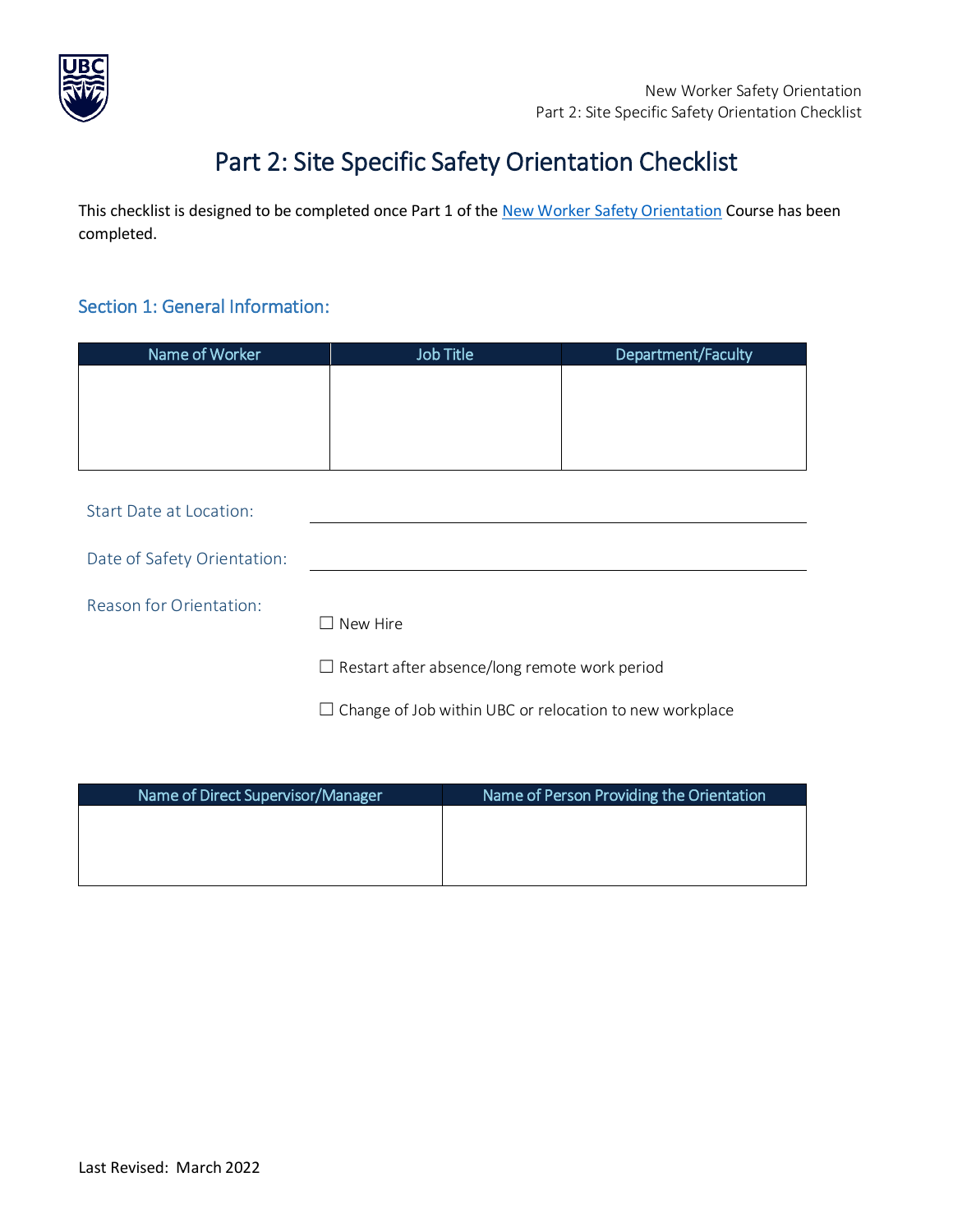

## Section 2: Checklist

*Bring this checklist to your supervisor and review all topics and document what you discuss under "Notes." If the topic is not applicable mark "N/A" in the "Yes" column.*

|             | <b>Topic</b>                                                                    | $\sqrt{Yes}$ | <b>Notes</b> |
|-------------|---------------------------------------------------------------------------------|--------------|--------------|
|             | Name and Contact Information for Supervisor                                     |              |              |
| a           | I have been advised of my Supervisor's name and contact information             |              |              |
|             | <b>Worker's Rights and Responsibilities</b>                                     |              |              |
| b           | I have been advised on my rights and responsibilities as a worker               |              |              |
|             | <b>Safety Program and Procedures</b>                                            |              |              |
| C           | I have been oriented to the UBC Occupational & Research Safety Policy SC1       |              |              |
|             | and the departmental safety program elements and procedures.                    |              |              |
|             | <b>Workplace Health and Safety Rules</b>                                        |              |              |
| d           | I have been trained on the specific workplace safety rules related to my        |              |              |
|             | work/work area                                                                  |              |              |
|             | Potential Hazards of a Workplace                                                |              |              |
| e           | I have been advised about the hazards that may be encountered while             |              |              |
|             | performing my work tasks.                                                       |              |              |
|             | Joint Occupational Health and Safety Committee (JOHSC)                          |              |              |
| $\mathsf f$ | I have been advised on how to contact the JOHSC, and have been made aware       |              |              |
|             | of a local worker representative on the committee. Know the website:            |              |              |
|             | http://safetycommittees.ubc.ca/                                                 |              |              |
|             | Accident Incident Reporting and Investigation                                   |              |              |
| g           | I am aware of the UBC Centralized Accident Incident Reporting System (UBC       |              |              |
|             | CAIRS)                                                                          |              |              |
| h           | <b>First Aid</b>                                                                |              |              |
|             | I know the number for first aid for my work location.                           |              |              |
|             | <b>Emergency Procedures</b>                                                     |              |              |
| İ           | I have been advised of the emergencies that could occur, the procedures to      |              |              |
|             | follow, the location of fire extinguishers, pull stations, AEDs, emergency      |              |              |
|             | evacuation routes, and predesignated meeting area                               |              |              |
|             | Violence in the Workplace                                                       |              |              |
| J           | I have been advised of any potential risk for violence in the workplace. I have |              |              |
|             | completed the required Violence Prevention Training                             |              |              |
| k           | <b>Bullying &amp; Harassment (B&amp;H)</b>                                      |              |              |
|             | I have completed the required Preventing and Addressing Workplace Bullying      |              |              |
|             | and Harassment Training.                                                        |              |              |
|             | <b>Working Alone or in Isolation</b> (if applicable)                            |              |              |
|             | I have been trained on the policies and procedures to be followed for working   |              |              |
|             | alone or in isolation.                                                          |              |              |
| m           | Personal Protective Equipment (PPE) (if applicable)                             |              |              |
|             | I have received the appropriate orientation and training in the use and care of |              |              |
|             | any PPE or clothing that is required to safely perform my work. Required PPE    |              |              |
|             | has been provided.                                                              |              |              |
| n           | Workplace Hazardous Material Information System (WHMIS) (if applicable)         |              |              |
|             | Based on my role, I have been instructed to complete either the General         |              |              |
|             | Audience WHMIS course, the Chemical Safety course, or neither.                  |              |              |